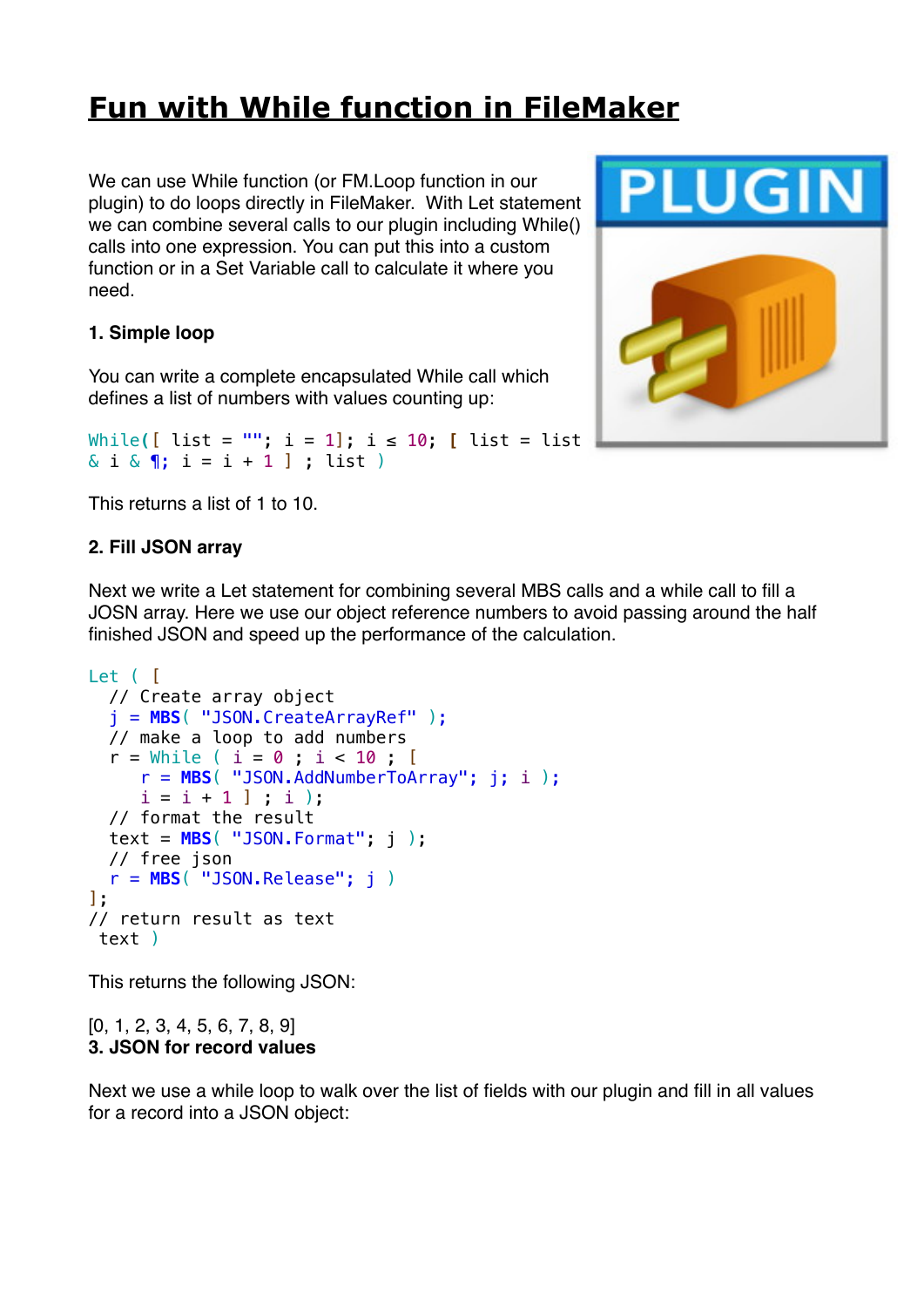```
Let ( [
    // Create object as reference 
    j = MBS( "JSON.CreateObjectRef" ); 
    // List fields in current layout 
    fields = FieldNames ( get(FileName) ; get(LayoutName )); 
    // how many? 
    c = ValueCount ( fields ); 
    // make a loop to add field values 
  r = While ( i = 1 ; i \le c ; [
          name = GetValue ( fields ; i );
          r = MBS( "JSON.AddItemToObject"; j; 
name; MBS<sup>(</sup> "JSON.CreateValue"; GetField ( name ) ));
     i = i + 1 ; i ;
    // format the result 
  text = MBS("JSON.Format"; j);  // free json 
    r = MBS( "JSON.Release"; j )
]; 
// return result as text 
 text )
Result may be:
{
      "First": "John",
      "Last": "Miller",
      "Group": ""
      "Company": "Some Ltd.",
      "ID": 12
}
4. Same with XML:
Let ( [
    // XML template 
    xml = MBS( "XML.Parse"; "<record></record>"); 
    // List fields in current layout 
    fields = FieldNames ( get(FileName) ; get(LayoutName )); 
    // how many? 
  c = ValueCount (fields);
    // make a loop to add field values 
    r = While ( i = 1 ; i ≤ c ; [
    name = GetValue ( fields ; i );
      r = MBS( "XML.SetPathValue"; 
xml; "record." & name; 0; GetField ( name ) );
    i = i + 1 ; i ;
    // format the result 
    text = MBS( "XML.Format"; xml ); 
    // free json 
    r = MBS( "XML.Release"; xml )
]; 
// return result as text 
 text )
```